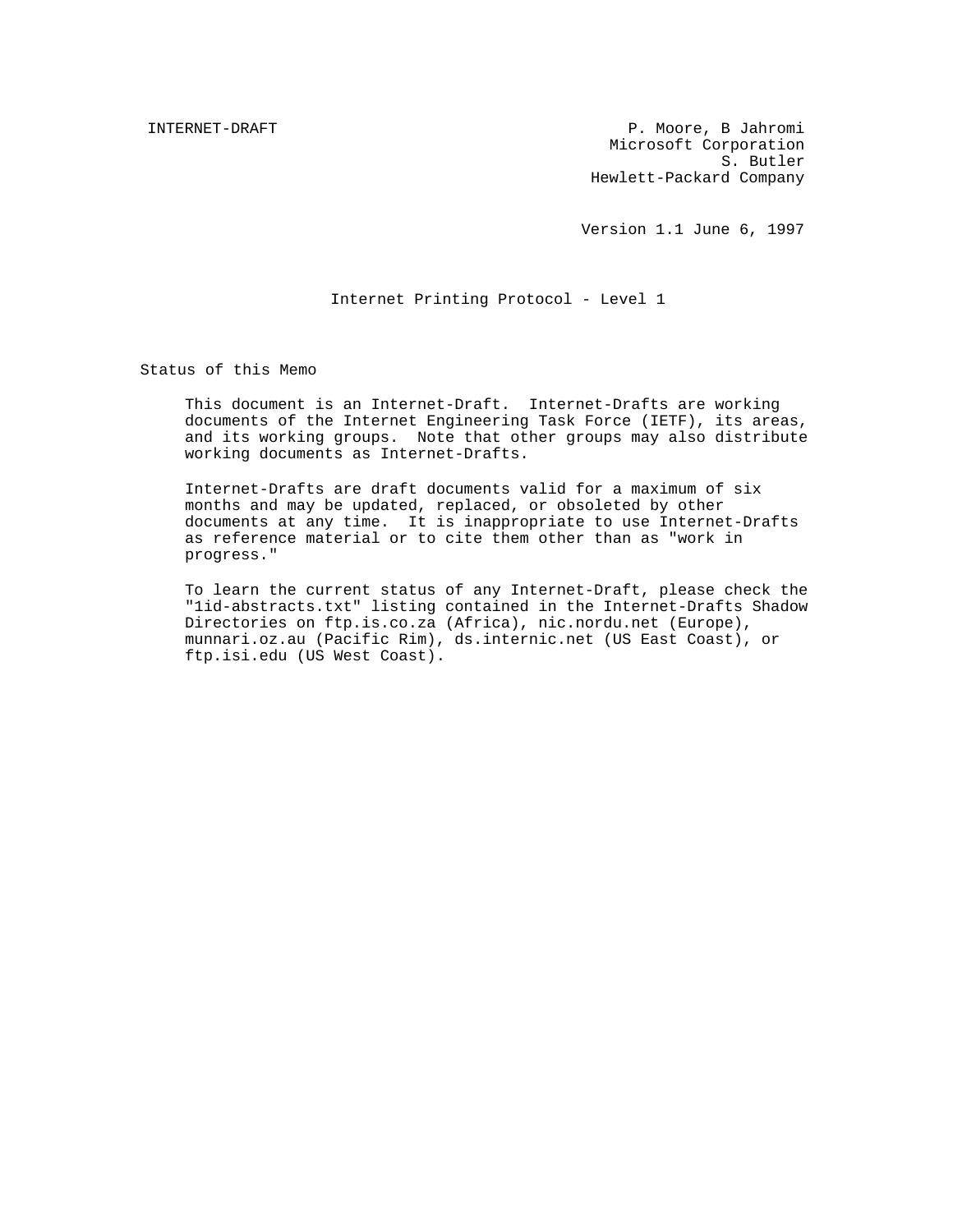| $\mathbf{1}$ |     |  |
|--------------|-----|--|
|              | 1.1 |  |
| 2            |     |  |
|              | 2.1 |  |
|              | 2.2 |  |
|              | 2.3 |  |
|              |     |  |
|              |     |  |
|              | 2.4 |  |
| 3            |     |  |
|              | 3.1 |  |
|              | 3.2 |  |
|              | 3.3 |  |
|              | 3.4 |  |
|              | 3.5 |  |
| 4            |     |  |
|              | 4.1 |  |
| 5            |     |  |
| 6            |     |  |
|              | 6.1 |  |
|              |     |  |
|              |     |  |
|              |     |  |
|              | 6.2 |  |
|              |     |  |
|              |     |  |
|              |     |  |
|              | 6.3 |  |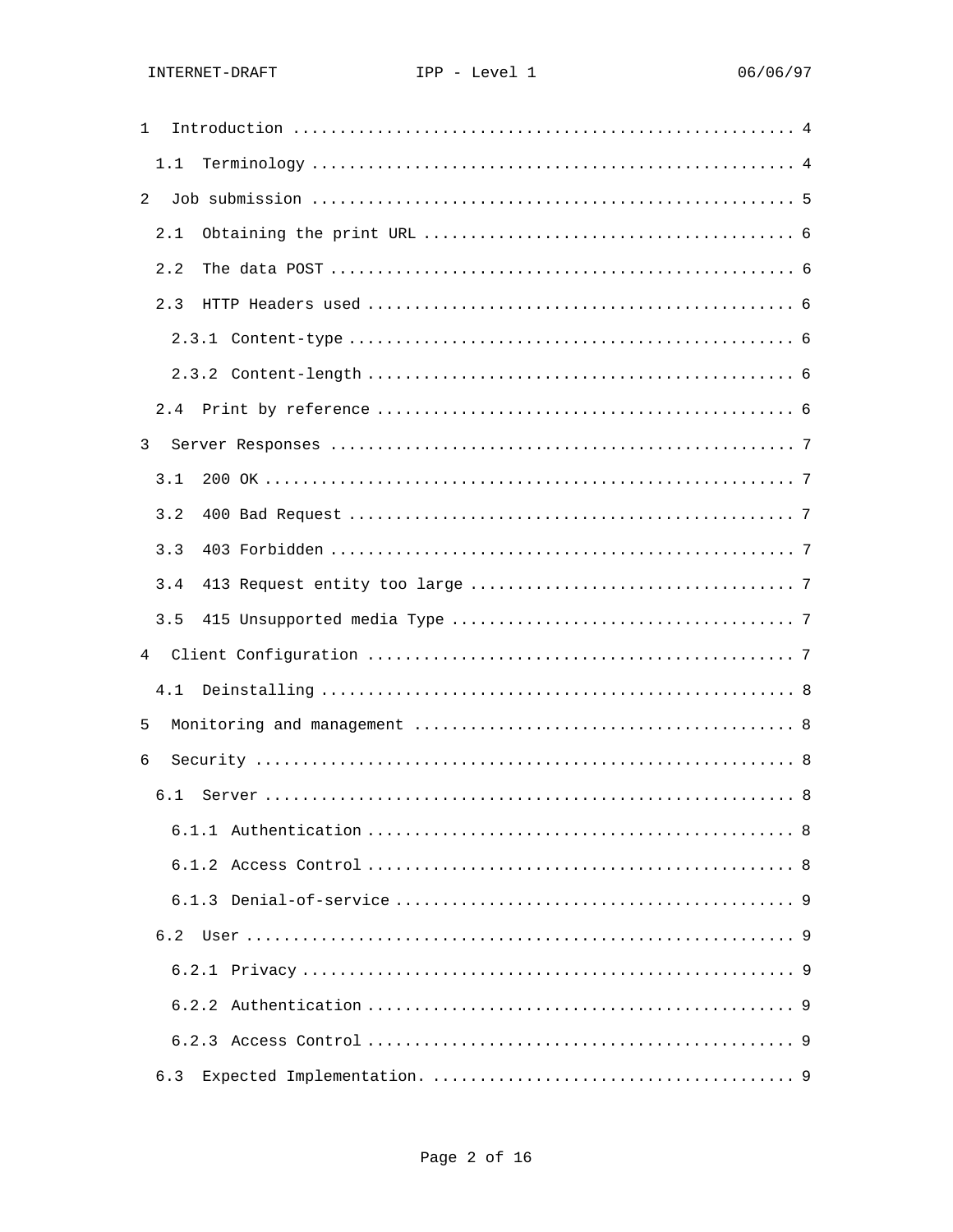| 7     |
|-------|
| 7.1   |
| 7.2   |
| 7.3   |
| 7.4   |
| 7.5   |
| 8     |
| 8.1   |
|       |
|       |
| 8.1.3 |
| 8.1.4 |
|       |
|       |
| 8.2   |
|       |
|       |
| 8.2.3 |
|       |
|       |
| 9     |
| 9.1   |
| 9.2   |
| 9.3   |
|       |
|       |
|       |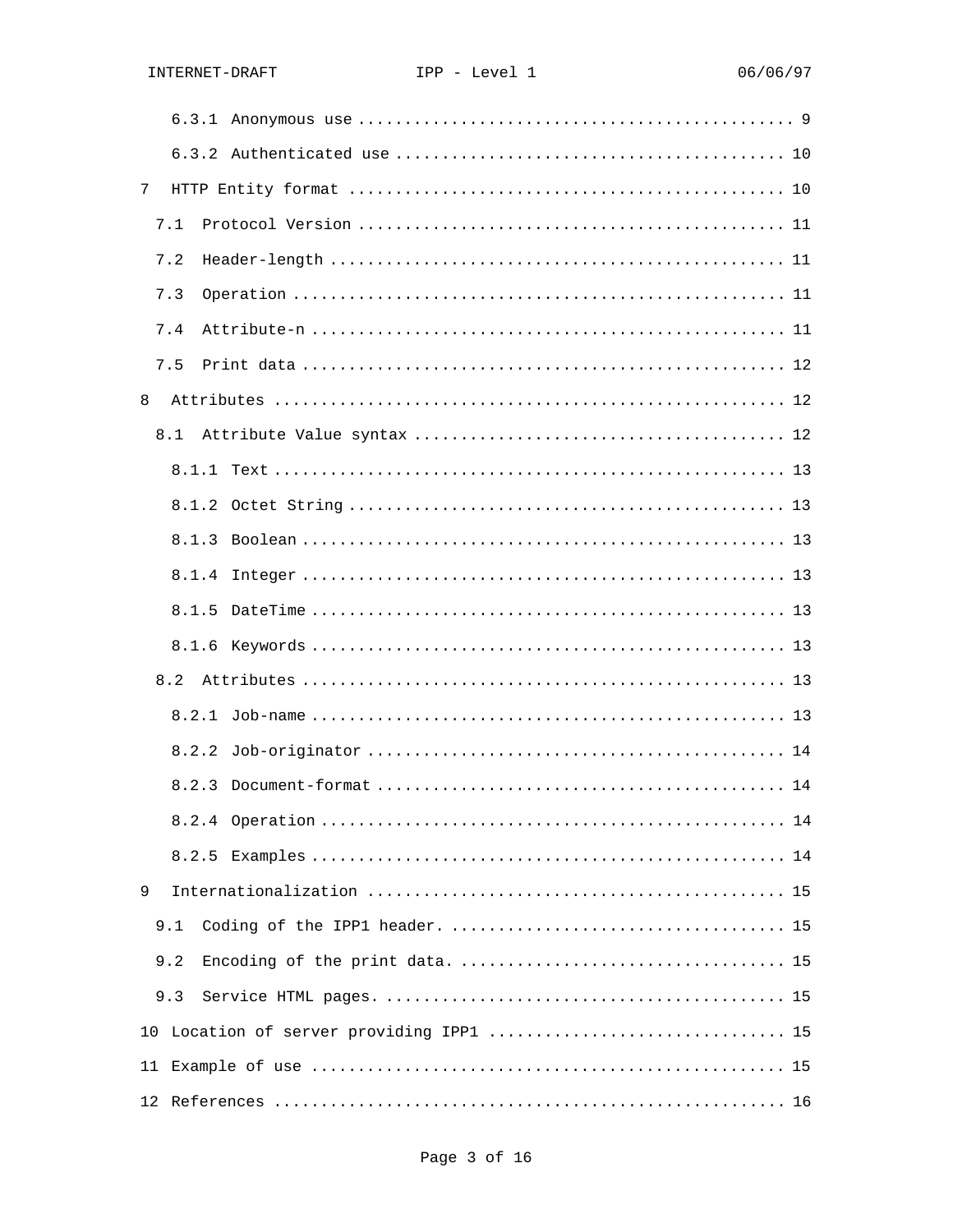#### 1 Introduction

The Internet Printing Protocol is an industry effort to standardise printing operation in the Internet. This proposal describes a subset of that planned protocol that allows simple print job submission. Originally termed Simple Web Printing (SWP) is is now called IPP Level 1 (IPP1).

The purpose of IPP1 is to allow a user to submit, control and monitor print jobs whilst connected to a network via HTTP. This network may be the Internet, a corporate intranet or a mixture.

The overall aims in the design of SWP are:-

No changes to the HTTP protocols.

Provide the UI via HTML.

Not to compromise the security of the client nor the server.

Simplicity of implementation and use.

RATIONALE: The UI is presented via HTML so that as much of the existing client and server technology can be used. The alternative would have been to provide a management protocol that would have then necessitated a client-side UI.

RATIONALE: HTTP is used as the transport for job submission because it is certain that a web user will have an HTTP connection. Although HTTP implies the availability of a general-purpose TCP/IP transport, many Internet proxy servers only support the proxying of HTTP.

This project addresses many of the requirements identified by the IPP project of the IETF PWG [IPP]. That project is broader in scope, however. Where appropriate SWP has adopted the terminology, syntax and semantics of the IPP project. This has itself inherited much from the ISO 10175 DPA standard [ISO].

A large portion of SWP is left to the implementation of either the server or the configuration of a given implementation. This allows for the maximum flexibility in introducing this capability into rich web sites. It also allows for turnkey solutions to be developed.

NOTE: HTTP/1.1 is required in order to implement IPP1. The chunked data encoding of HTTP/1.1 is used to allow the transmission of data whose size is not known at the outset. In addition, persistent connections should be used whenever possible.

# 1.1 Terminology

User: The person wishing to submit print data for printing via IPP1.

Client: The sum of the Operating System and applications executing on the user's computer.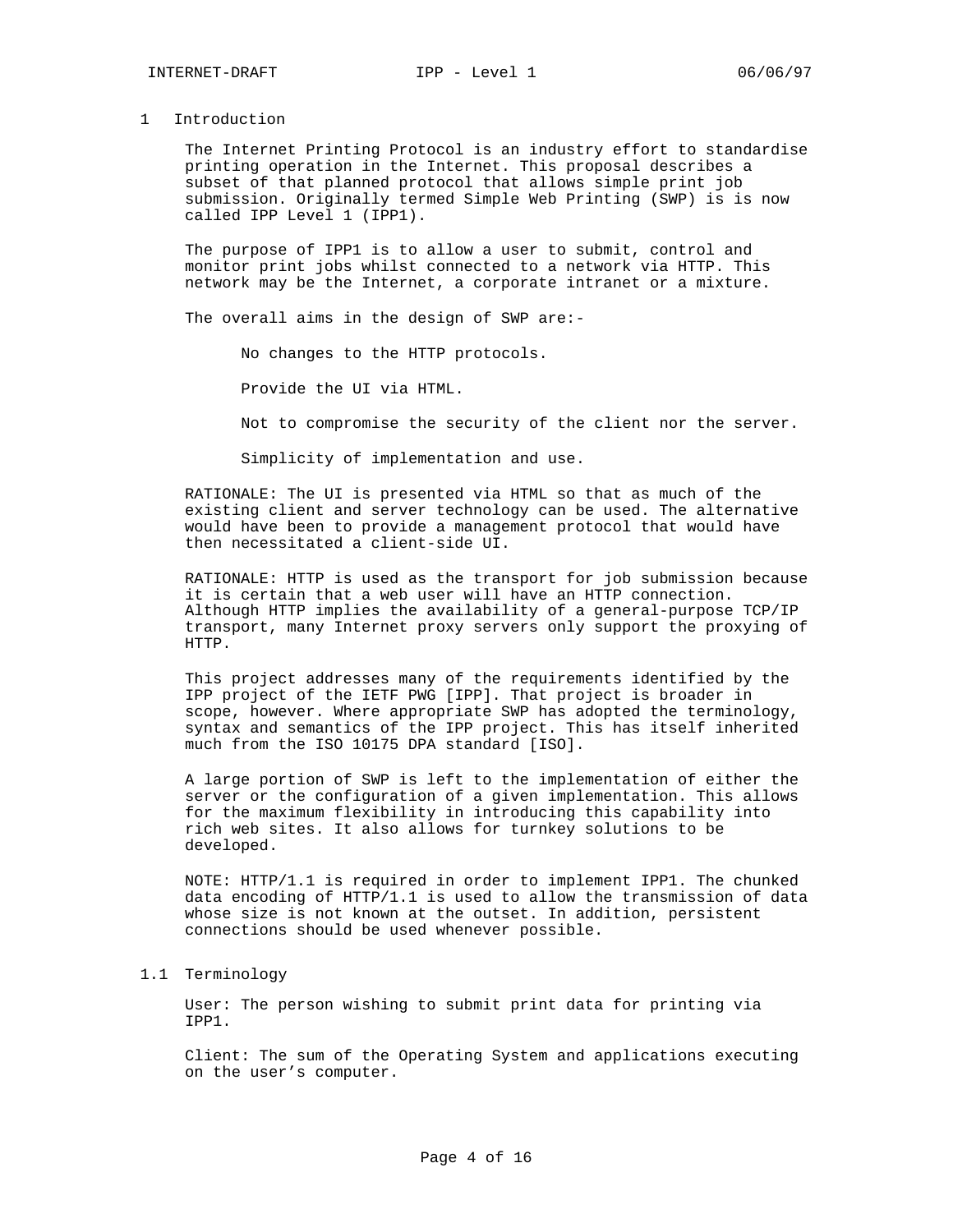Server: The sum of the operating system and applications executing on one or more computers that provide the service offered by SWP – i.e. where the printers are. Note that a physical printer could implement IPP1, in that case it would be the server.

Printer: The logical endpoint for data submitted via IPP1 – this may really be a printer. Alternatively it could be storage, an application, an email gatway, whatever is appropriate for a given implementation..

2 Job submission

The major part of IPP1 is the protocol that allows a client to submit a print job via HTTP. In keeping with its name this protocol is very simple:-

The print job is submitted in a single HTTP POST.

The entity part of the POST contains information about the job and the actual print data itself.

RATIONALE: Several possibilities exist for submitting the print job to the server:-

The model given above – the 'atomic' POST

A 'start-job' POST including the job attributes followed by one POST containing the print data

A 'start-job' POST including the job attributes followed by a set of print data POSTs. The job is terminated by an 'endjob' POST.

The 'atomic' POST is chosen because this leads to the simplest and most robust server implementation (important if the protocol is to be implmented in 'real' printers). It is also in keeping with the spirit of statelessness of HTTP.

NOTE: Only one print job may be submitted per POST request.

How this protocol is used or implemented on the client is not specified by IPP1. Several possibilities exist:-

The browser could be modified to perform the POST directly

A utility could be provided that performs the POST when given a file and a URL.

A print subsystem component could be produced that pipes the data from a user application to the server via the POST.

The last option is the one used by Microsoft and Hewlett Packard in their implementation. This in no way precludes others from providing one or more of the alternatives listed above.

RATIONALE: The most common print operation performed by users is to print using an application's print option. This is processed via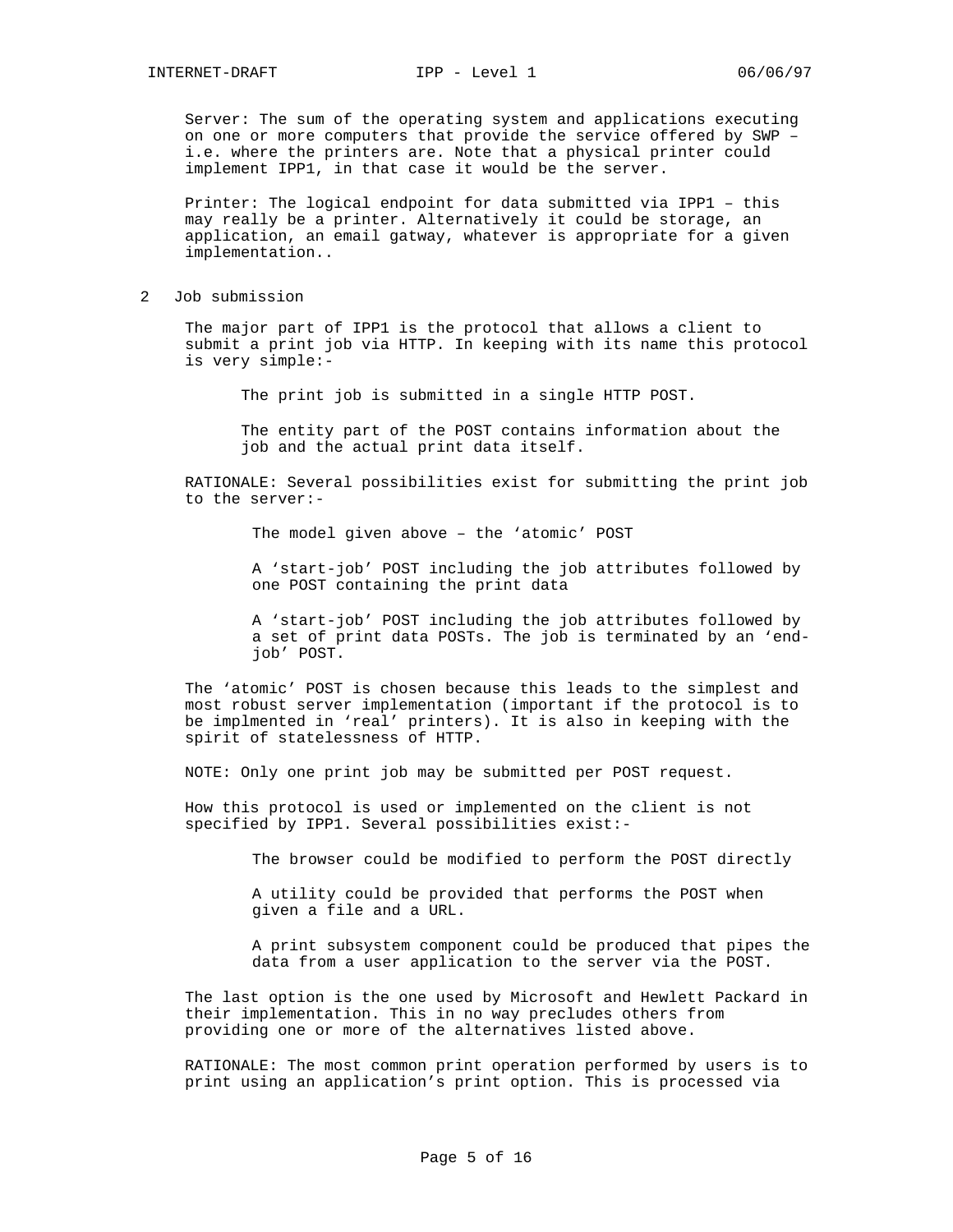the print provider / print driver / port monitor combination in Microsoft Windows

2.1 Obtaining the print URL

The server must provide URLs for the printers that it wishes to expose via IPP1. These URL can be supplied in one of two ways:-

Displayed on an HTML page – the user may then copy this and use it wherever the printer URL is requested by the client side code.

Automatically supplied as part of the client configuration – see later. This is the preferred option.

The server should provide both.

2.2 The data POST

The job attributes and the print data are sent as the entity part of a single HTTP POST using HTTP/1.1 chunked encoding if needed. The server must be able to accept both normal and chunked data.

2.3 HTTP Headers used

IPP1 does not mandate the use of any HTTP headers but there are some headers which have meaning to, or are associated with, IPP1.

2.3.1 Content-type

The data POST must have a content-type of "application/ippp". This allows the server to verify that this is indeed a POST in IPP1 format.

2.3.2 Content-length

The content-length may be given if known in advance or HTTP/1.1 chunked encoding may be used.

2.4 Print by reference

Print by reference means rather than the client supplying the data to be printed it supplies a pointer (a URL for example) to the file and the server then 'pulls' the data from that location.

IPP1 print job submission does not support print by reference.

RATIONALE: Print by reference can be implemented in other ways on the server without any interaction with the client, other than the submission of the request. For example one could have an ISAPI extension on the server that accepted the URL of a file to be printed.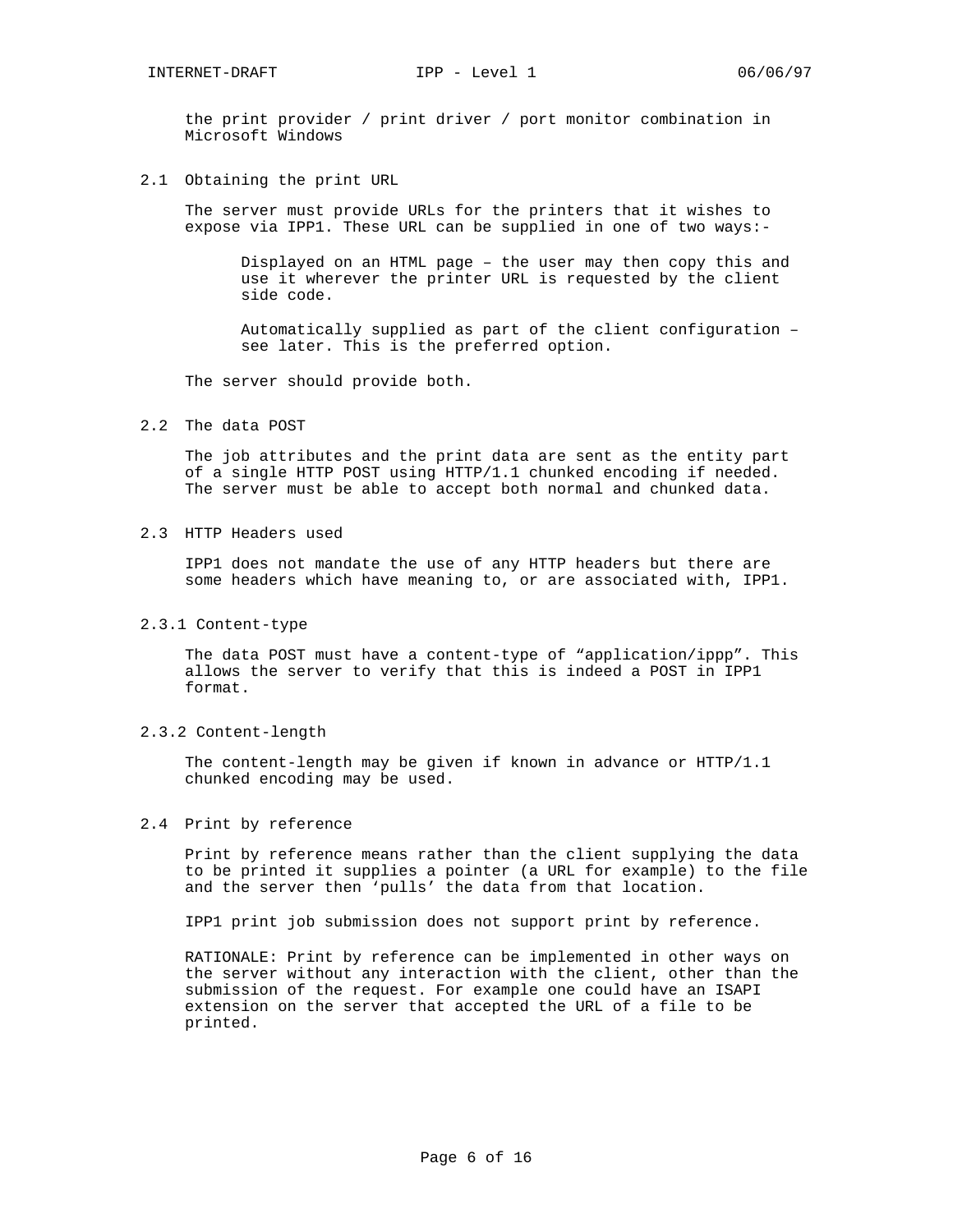## 3 Server Responses

The normal HTTP/1.1 mechanisms are used to return results to the client from the server during a print POST operation.

The following responses are explicitly used by IPP1. Other responses may be used and have their normal meaning ('401 Unauthorized' for example)

# 3.1 200 OK

This means that the print request has been accepted by the server. The server must include an entity containing the URI that the client may use to access the job in the server's queue. This URI points to a resource that can be browsed directly by a web browser – i.e. this is a web page that the user can open directly.

The URI is encoded in UTF8.

### 3.2 400 Bad Request

The print POST request has incorrect syntax. In particular this response is used when the server cannot parse the IPP1 headers.

#### 3.3 403 Forbidden

The server has detected a syntactically correct POST for a resource that does not correspond to a printer.

# 3.4 413 Request entity too large

The server may implement a scheme to limit the size of print jobs that it will accept. If a print request exceeds those limits then this response must be returned.

#### 3.5 415 Unsupported media Type

The IPP1 headers indicate that the print data is in a format not supported by the server.

## 4 Client Configuration

In order for a user to make use of IPP1 facilities it is expected that their client system will need to be configured in some way. This may include installing of executable components, print drivers, utilities, etc. as well as configuration data. This configuration data may include information about the printer to be used and that is needed by the client (installed options, memory size for example).

IPP1 does not specify what configuration needs to be done nor how it should be performed. This is specific to the client platform. The server should provide a mechanism for the client to be automatically configured, this is best done via URLs that point to client platform specific downloads.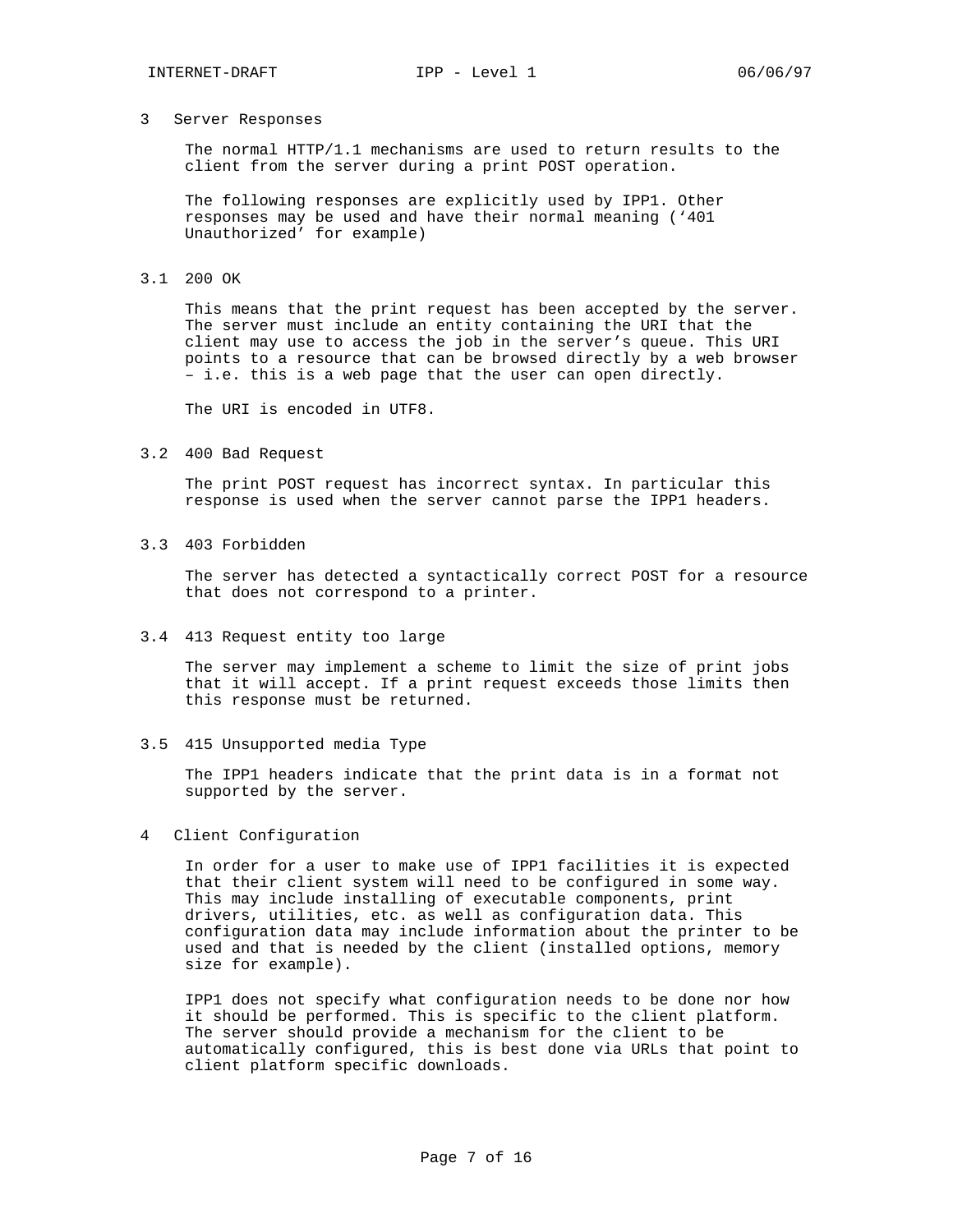There is a potential threat to the client from these downloads given that these may include executable code to be loaded via the Web. These downloads should therefore make use of whatever client protection schemes may be available (Microsoft's Authenticode for example). In the absence of these schemes it is hoped that the browser will at least alert the user to the potential threat.

4.1 Deinstalling

The implementation should provide a mechanism for removing the configuration performed by the above steps.

5 Monitoring and management

In this case monitoring and management means:-

Allowing the user to follow the progress of their print job in the server

Allowing the user to cancel their job, whilst queued and once delivery has started

IPP1 includes no specific features for monitoring or management of the submitted print jobs, printers or queues. Instead the server implementation should provide HTML forms and pages that allow these actions to be performed. These pages will need to be dynamically generated by whatever tools the HTTP server supports, ISAPI, ASP, CGI, etc.

The management pages should be easily discoverable; IPP1 provides no explicit support for these pages so it must be clear to the user where and how to reach them. The same page(s) that provided access to the client configuration and print submission should contain pointers to the relevant management pages.

6 Security

The following issues should be addressed by any implementation.

6.1 Server

The service provider (the organization running an instance of a particular IPP1 server implementation) will expect certain behaviors:-

# 6.1.1 Authentication

In order to control access to its resources the provider needs to know the identity of the end-user. This can also provide a mechanism for billing the user.

# 6.1.2 Access Control

To prevent malicious or accidental tampering with other print jobs the provider needs to be able to restrict access to only those jobs submitted by the current user.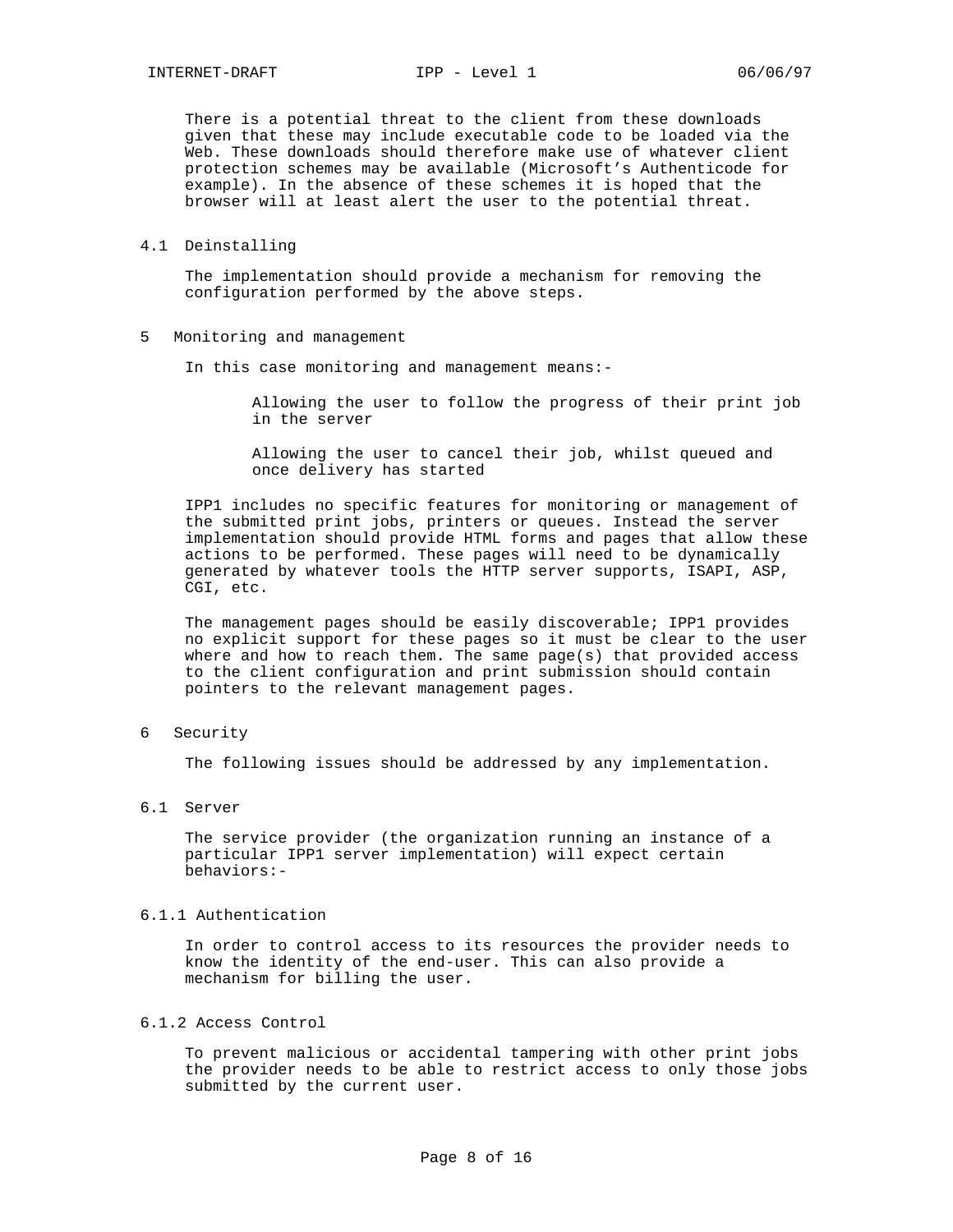It should be possible to control access to devices depending on the identification of the user. For example color printers may only be available to certain users.

# 6.1.3 Denial-of-service

The provider needs to have a mechanism for protecting itself from denial of service attacks. Example of this would be transmissions of large numbers of jobs, transmission of very large jobs, etc.

#### 6.2 User

The user will have certain expectations for security:-

#### 6.2.1 Privacy

The user should be able to request that the print job be transmitted in a secure manner.

# 6.2.2 Authentication

The user needs to be sure that IPP1 server is really who it claims to be.

# 6.2.3 Access Control

The user has the same expectation as the service provider that their jobs should be protected from other users whilst being processed.

#### 6.3 Expected Implementation.

L1 does not define any protocols for security. The implementation must use the standard HTTP authentication methods to establish the identity of the client. The server must accept at least anonymous access and basic authentication. Any other schemes are allowed, this depends on the schemes supported by the client and / or server. The normal HTTP authentication scheme negotiation must be used.

#### 6.3.1 Anonymous use

The anonymous case will probably be used for 'Internet Fax'. In this case a company will announce on its web pages (or elsewhere) the URL of one or more public printers that anybody may send print jobs to.

There is a challenge for the server implementation in this case: prevention of denial-of-service attacks. The protection schemes used by commercial fax machines could be used, keeping lists of recent callers and only allowing a limited number of connections within a certain period for example.

The server may choose to not allow any management of the print jobs in this case given that there would be no control over which user could get at which jobs. Again, taking 'real' fax as the example, once a fax has been sent there is no way that it can be recalled.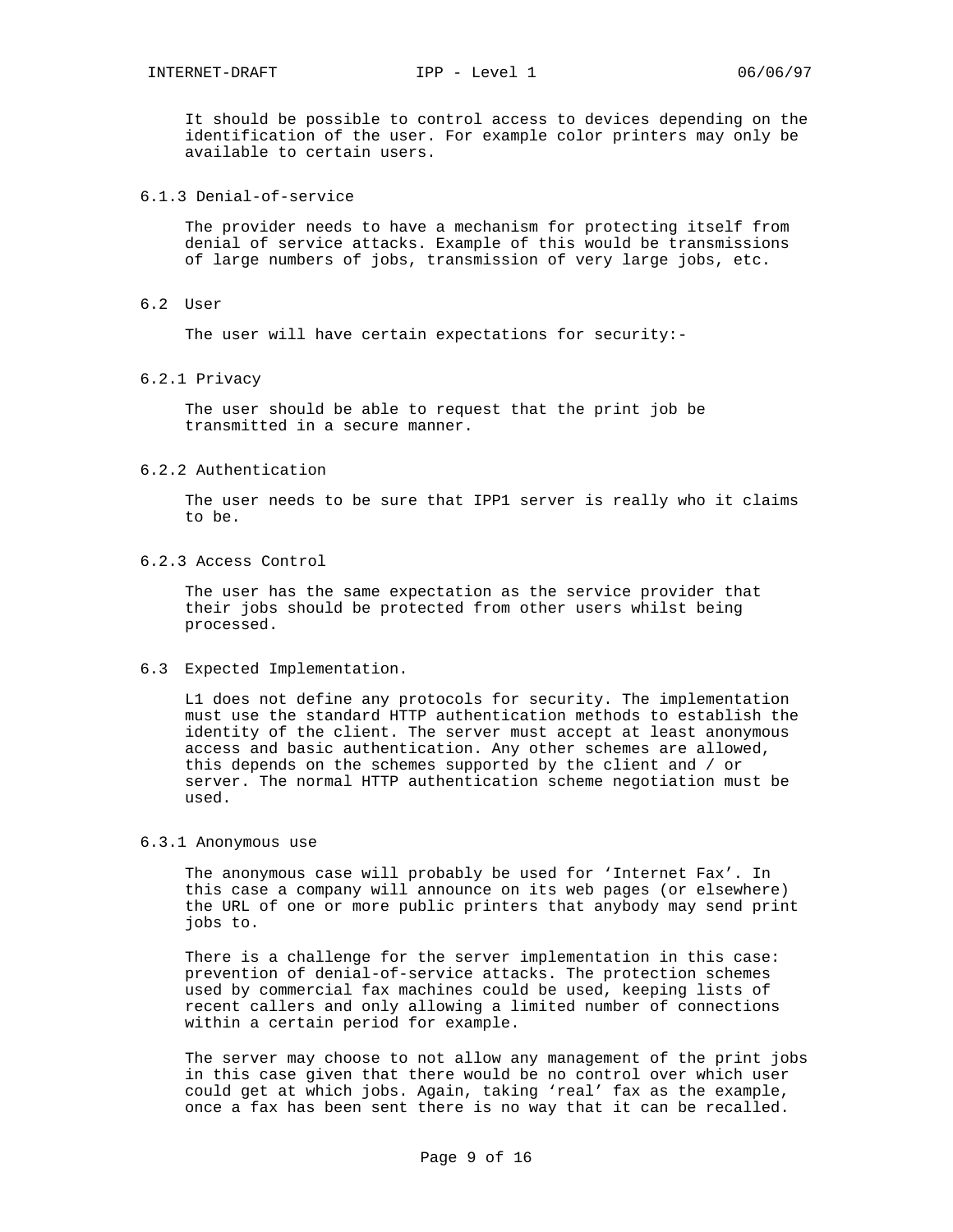## 6.3.2 Authenticated use

Authentication will be used in the case where a service bureau is making its printers available to paying customers, or where a business users wants to submit print to private printers on their corporate intranet.

Once the client identity is established then it is the responsibility of the server to maintain the association between the submitted job and the supplied user identification. It is also the responsibility of the server implementation to control access to the various server resources (printer, jobs, etc.) based on that user identification.

User identification can be used to protect against denial of service attacks. Given that anonymous printing will not, in general, be available then it is unlikely that a known user would do this.

The use of persistent HTTP connections is encouraged in order to avoid having the server challenge the user on every access to a resource.

Optionally, privacy and mutual authentication should be provided by SSL3 where this is available. The server implementation can control and / or announce its support of SSL3 by changing the URLs published on the page(s) that grant access to the printers. Two URLs could be provided for each device, one using SSL the other not, this would allow for clients that do not support SSL.

7 HTTP Entity format

The format of the entity sent in the job POST command is as follows:-

> Protocol Version Header-length Operation Attribute-1 Attribute-2 Attribute-3 Attribute-n Print data

This is transmitted as a contiguous sequence of octets. There is no alignment and no padding.

All binary values in the header are transmitted in network byte order – MSB first.

All strings (both attribute names and value – see later) are in UTF8 format.

The encoding of the print data is not specified – it should be the native format of the PDL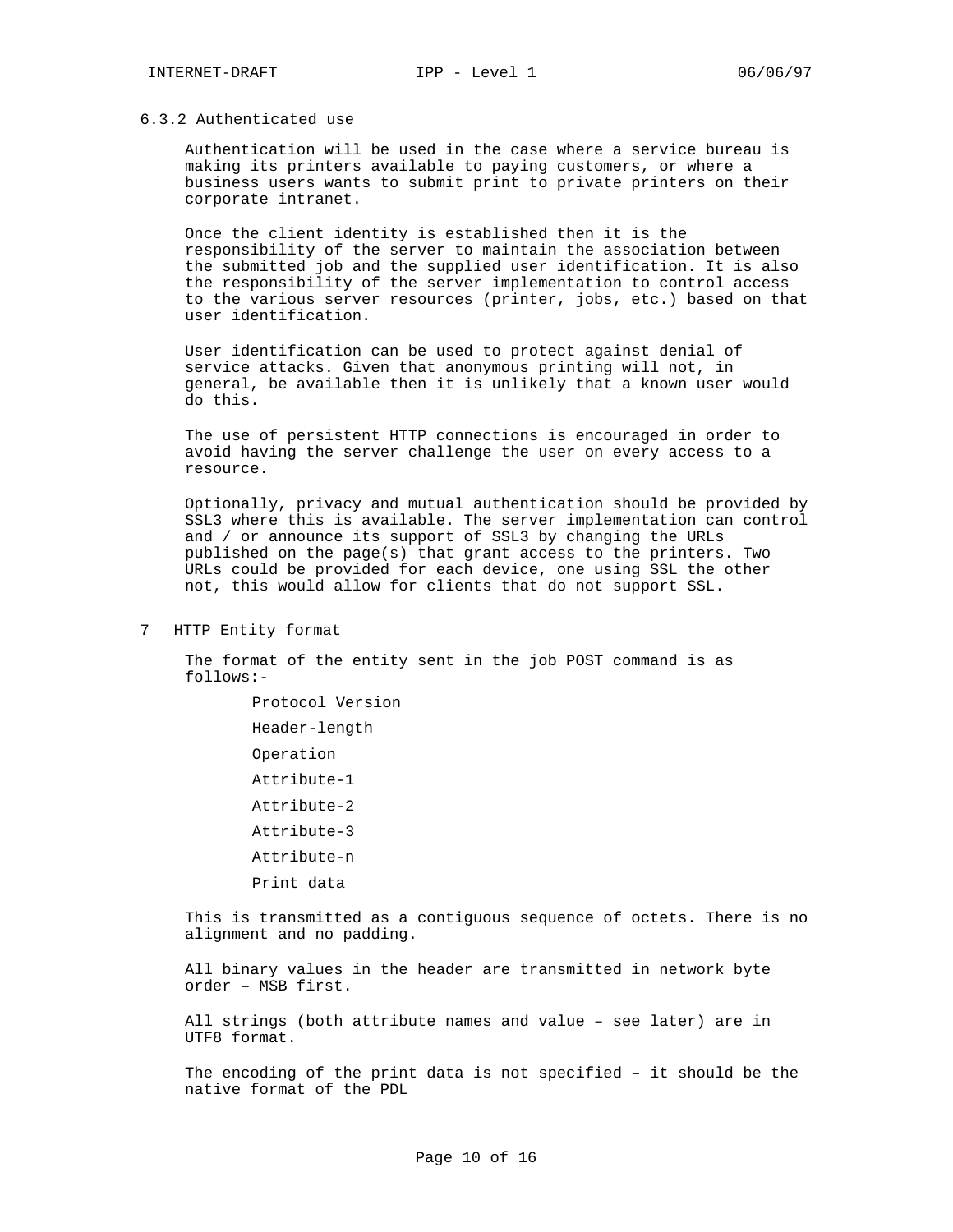#### 7.1 Protocol Version

This is a 16 bit value giving the version number of the protocol encoing of this job. For version 1 it must be

X'0100'

#### 7.2 Header-length

This is a count of the octets contained in the header. The header is defined as being all of the octets from the end of the headerlength up to the start of the print data.

It is a 32 bit integer

The minimum value for header-length is therefore 0.

7.3 Operation

This specifies the operation to be perfromed by the server on this POST data.

L1 defines 2 operations

PrintJob – Print the job

Validate - No print data is sent, just verify access authorization and attributes.

Operation is encoded as an attribute called 'Operation' (see next section), it is distinguished by the fact that it must be the first attribute.

7.4 Attribute-n

Each Attribute is of the form:-

Name-Length Name Value-Length value

Where:-

Name-Length is a 16 bit integer giving the length of the name that follows

Name is a US-ASCII string identifying the Attribute. The string is case insensitive. The protocol permits the use of any characters, however it is recommended that specialbe avoided  $('+','-',' ' , ' etc.)$ 

Length is a 16-bit binary value identifying the length of the value that follows. The Type and Length fields are not included in this length. The length specifies the number of octets that the value occupies, not its logical length. For example a text string may have 5 characters in it but occupy 10 octets (and hence have a length of 10) if the entity is using non ASCII characters.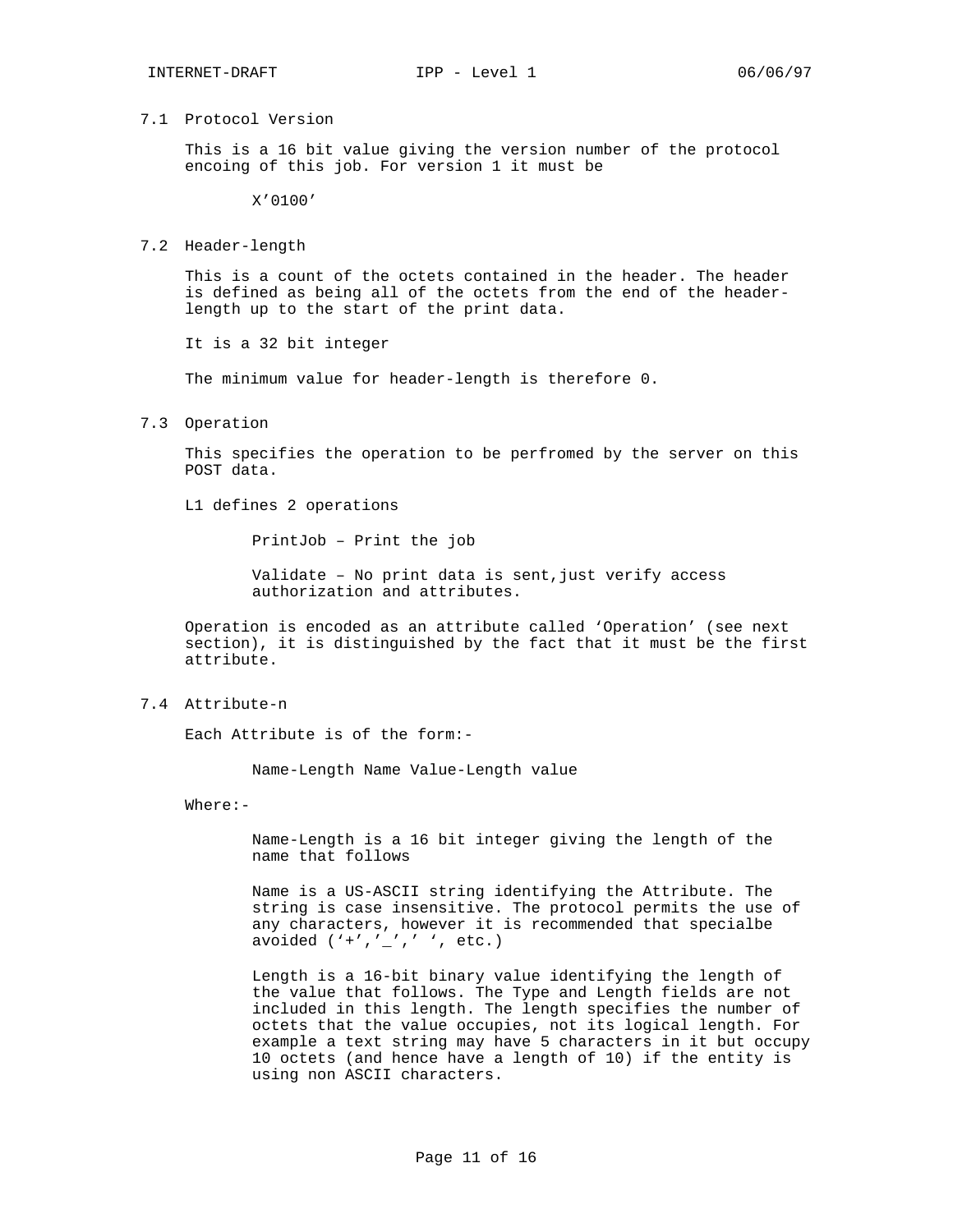Value is the value of the Attribute itself. The representation of the value being defined by the Attribute – see later

RATIONALE: This format is used because it makes it easy to parse and removes ambiguities that could arise from alternative schemes. For example a scheme using zero terminated strings may have problems with double-byte characters sets; a scheme based on CRLF termination is also ambiguous in those cases and in cases where there is a need to include CRLF in the value itself (a multi-line comment for example).

There may be 0 or more attributes (the operation pseudo-attribute must be present). No maximum limit is defined.

#### 7.5 Print data

This is the print data itself. Unless otherwise indicated in the document-format attribute it is assumed by the server to be in a format that can be sent directly to the printer.

If the document-format is specified and is not directly compatible with the printer then the server must either convert the data into a form suitable for delivery or must raise an error ('415 Unsupported Media Type').

The print data must be absent in a Validate operation.

#### 8 Attributes

The attributes used in IPP1 follow the model of [IPP], which is itself based on ISO 10175 [ISO].

[IPP] does not (at the time of writing) define any protocol encoding for these attributes. IPP1 therefore defines an encoding for them:-

Each attribute is identified by a unique name.

The respresentation of an attribute value depends on the type of the attribute.

'SetOfX' attributes (ones that have more than one value – example 'finishing') are represented by repeating the attribute triplet sequence for as many occurrences as required. The occurrences must be contiguous in the header. In the case where there is a default value then it must be the first value.

#### 8.1 Attribute Value syntax

This section refers to [IPP] 5.1 for the names of value syntaxes. It provides a mapping between the syntax specified there and that used in IPP1.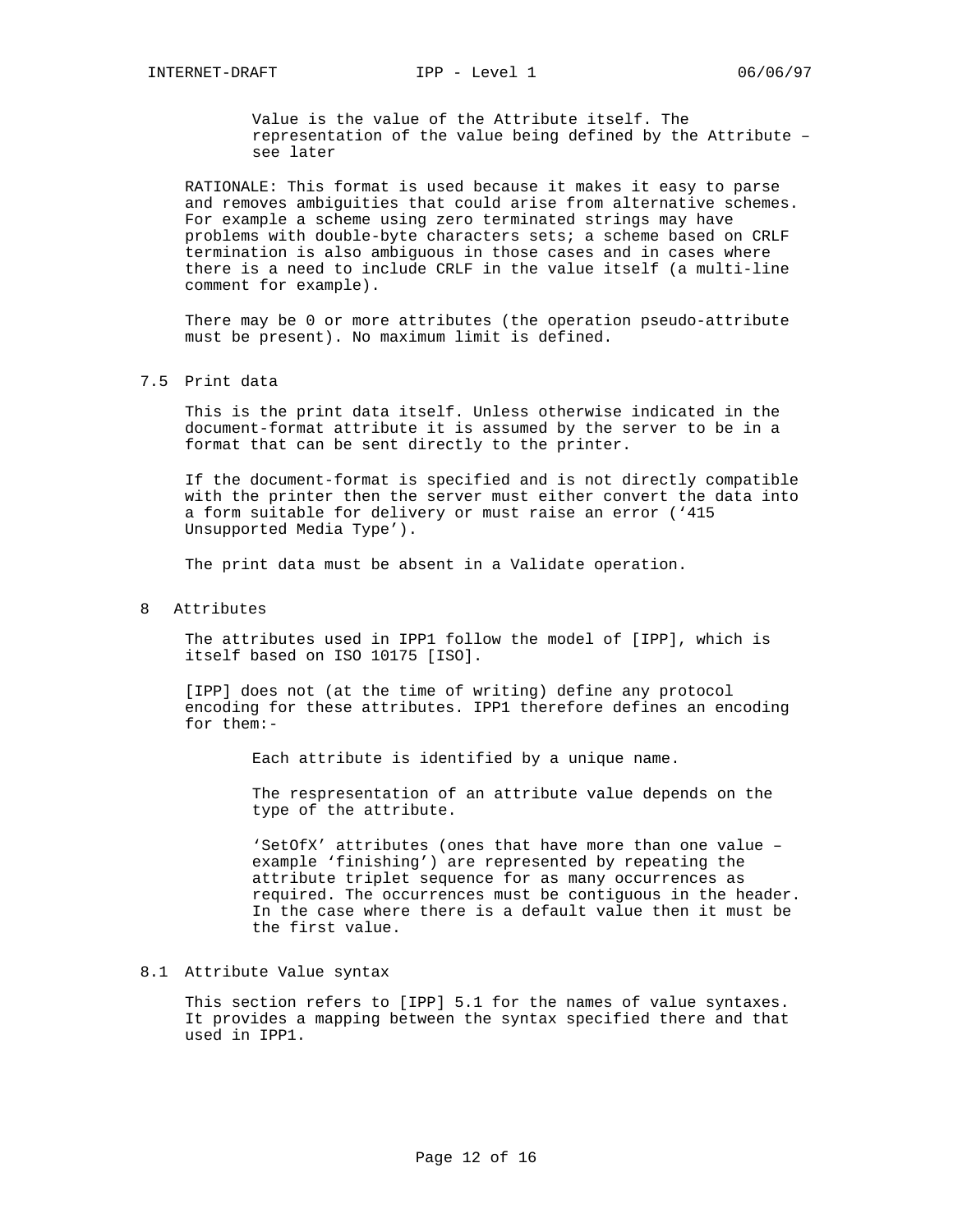### 8.1.1 Text

All attribute values specified as being composed of a sequence of characters ('Text', 'Name', 'fileName' and 'url') are represented by characters in UTF8 format. The value-length field of the attribute must contain the count of the number of octets used to store the text (i.e this may be greater than the number of characters in the case where non ASCII characters are used)

#### 8.1.2 Octet String

A sequence of octets

# 8.1.3 Boolean

Shall be represented by one octet. X'00' meaning 'false' and X'FF' meaning 'true'.

# 8.1.4 Integer

Shall be represented by a 32-bit signed integer . Includes IntegerSeconds, IntegerPoints, IntegerUnits.

## 8.1.5 DateTime

Shall be encoded in RFC1123 format (e.g. 'Mon, 28 Apr 1997 09:00:00).

# 8.1.6 Keywords

Shall be represented by a 16-bit unsigned integer. Each set of allowable value for a keyword shall be assigned its own enumeration. This is specified for each Attribute that takes a keyword value. Where [ISO] defines a set of values for an attribute ('medium' for example) then the OIDs specified are used.

# 8.2 Attributes

All job and document attributes defined in [IPP] may be included in the IPP1 header.

A server may ignore those attributes that it does not support.

There are no mandatory attributes.

The attributes currently used by IPP1 are specified below.

# 8.2.1 Job-name

Name-Length : 8

Name : Job-Name

Syntax: Text (1 to 4096 characters)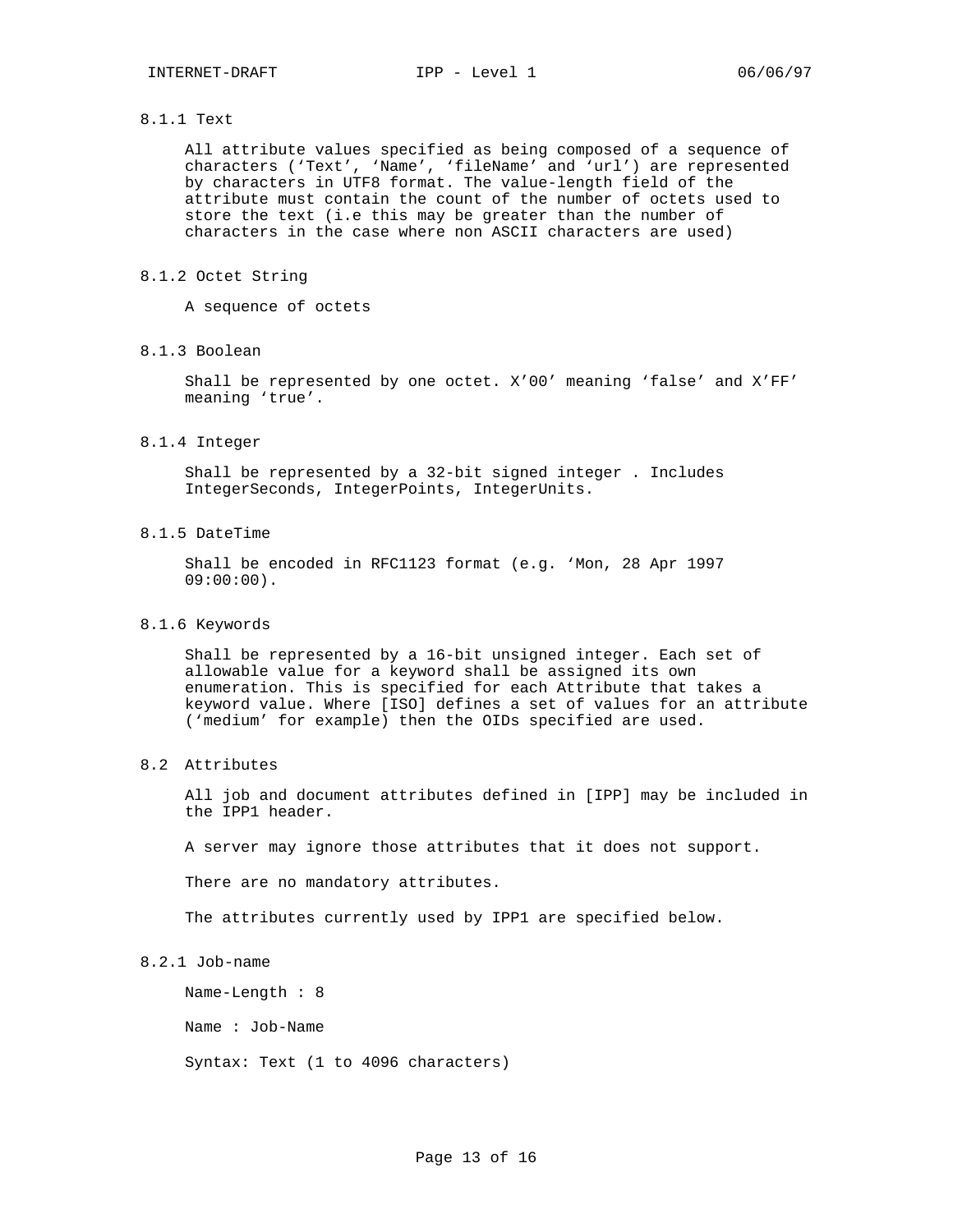Meaning: A client assigned name for the job. NFS for the server – treated as a comment

8.2.2 Job-originator

Name-Length : 14

Name : Job-Originator

Syntax: Name (1 to 255 characters)

Meaning: A client assigned user name. NFS for the server – treated as a comment. NOTE: The user identification needed for access control must be obtained from the HTTP authentication negotiation, not from this attribute.

# 8.2.3 Document-format

Name-Length : 15 Name : Document-Format Syntax: Keyword – values taken from [RFC 1759] Meaning: Specifies the type of data included; PCL, PostScript, etc.

#### 8.2.4 Operation

Name-Length : 9 Name : Operation Syntax : Keyword PrintJob = 1 Validate = 2

#### 8.2.5 Examples

Note that the hexadecimal values are shown in the network octet order. Also note that there is no break between the header, the attributes and the print data, they are transmitted a continuous sequence of octets. The line breaks are included for readability only.

Strings are shown as characters to improve readability, it should be understood that 'a' means hex 21

A print job with no attributes given:-

01 00 ; version 1.0 00 00 00 0F ; length = 15 00 09 O p e r a t i o n 00 02 00 01 <print data>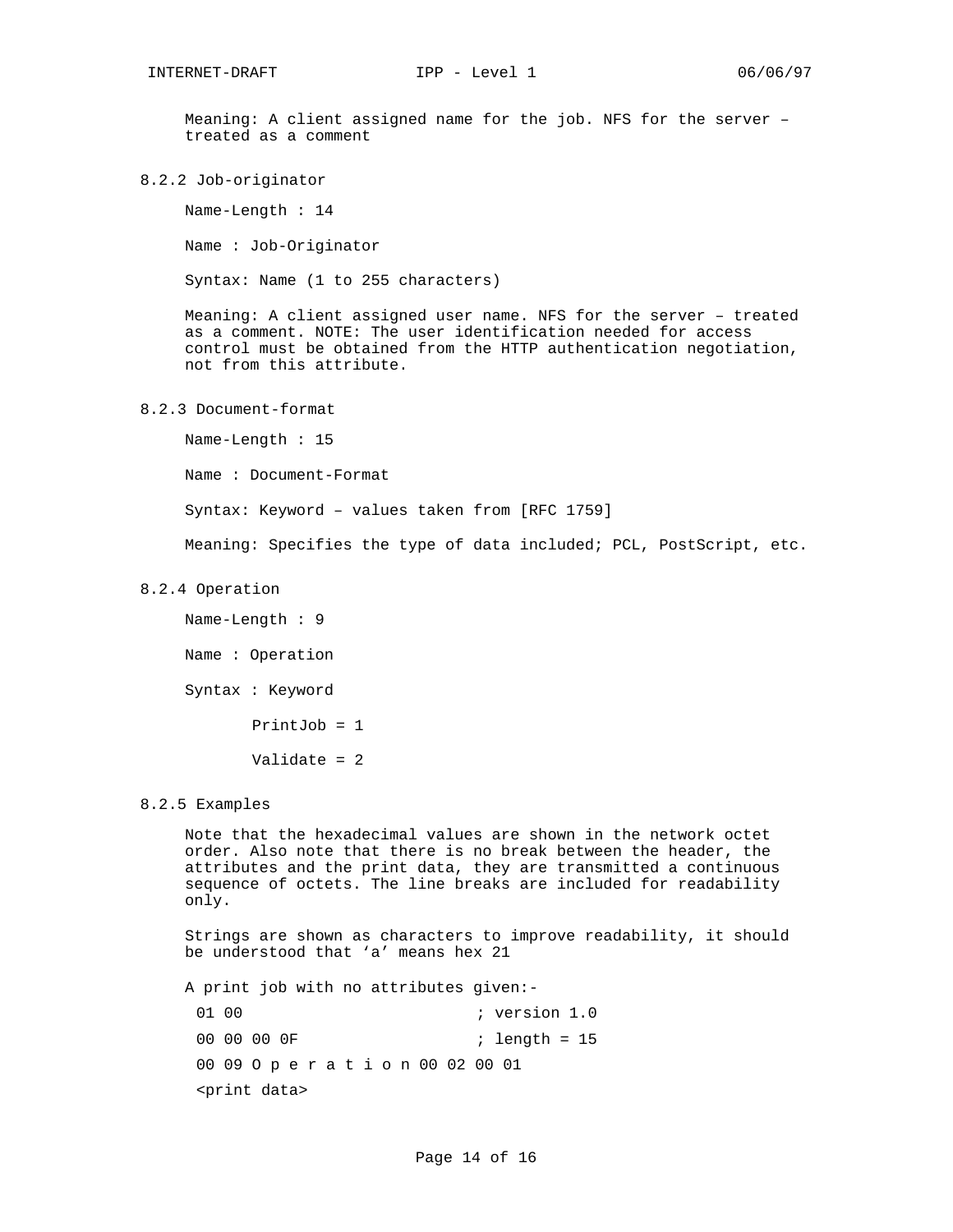A print job including name ("job") and document-format of PCL:- 01 00 00 00 00 34 ; Header length = 52 00 09 O p e r a t i o n 00 02 00 01 00 0F D o c u m e n t - f o r m a t 00 02 00 03 ; PCL 00 08 J o b – n a m e 00 03 j o b <Print Data>

9 Internationalization

This topic covers several aspects.

9.1 Coding of the IPP1 header.

The IPP header is in UTF8 format. This allows for any UNICODE characters.

9.2 Encoding of the print data.

The character  $set(s)$  used in the print data itself is not specified by IPP1.

9.3 Service HTML pages.

The HTML pages used to access and manage the service should be in the native language of the client and should therefore also use the appropriate character set.

The service implementation should use the normal HTTP/1.1 methods for discovering the client's requirements (Accept-Charset, Accept-Language) and should honor them.

10 Location of server providing IPP1

IPP1 does not cover the location of service providers on the Web. The most likely scenario is that providers will announce this on their web pages and that standard web search engines will therefore be able to locate them.

11 Example of use

A user wishes to submit a print job to a local print shop that is on the Web and offers IPP1 services. The user already has an account with the shop. The user is using Microsoft Windows and Microsoft Word

The user accesses their home page www.pshop.com

On the home page there is a link to 'online printing service'. The user clicks that link.

That leads to a page that asks him to select a printer. There are three shown: B&W, color and transparency along with the rates for each. The web server has used the HTTP